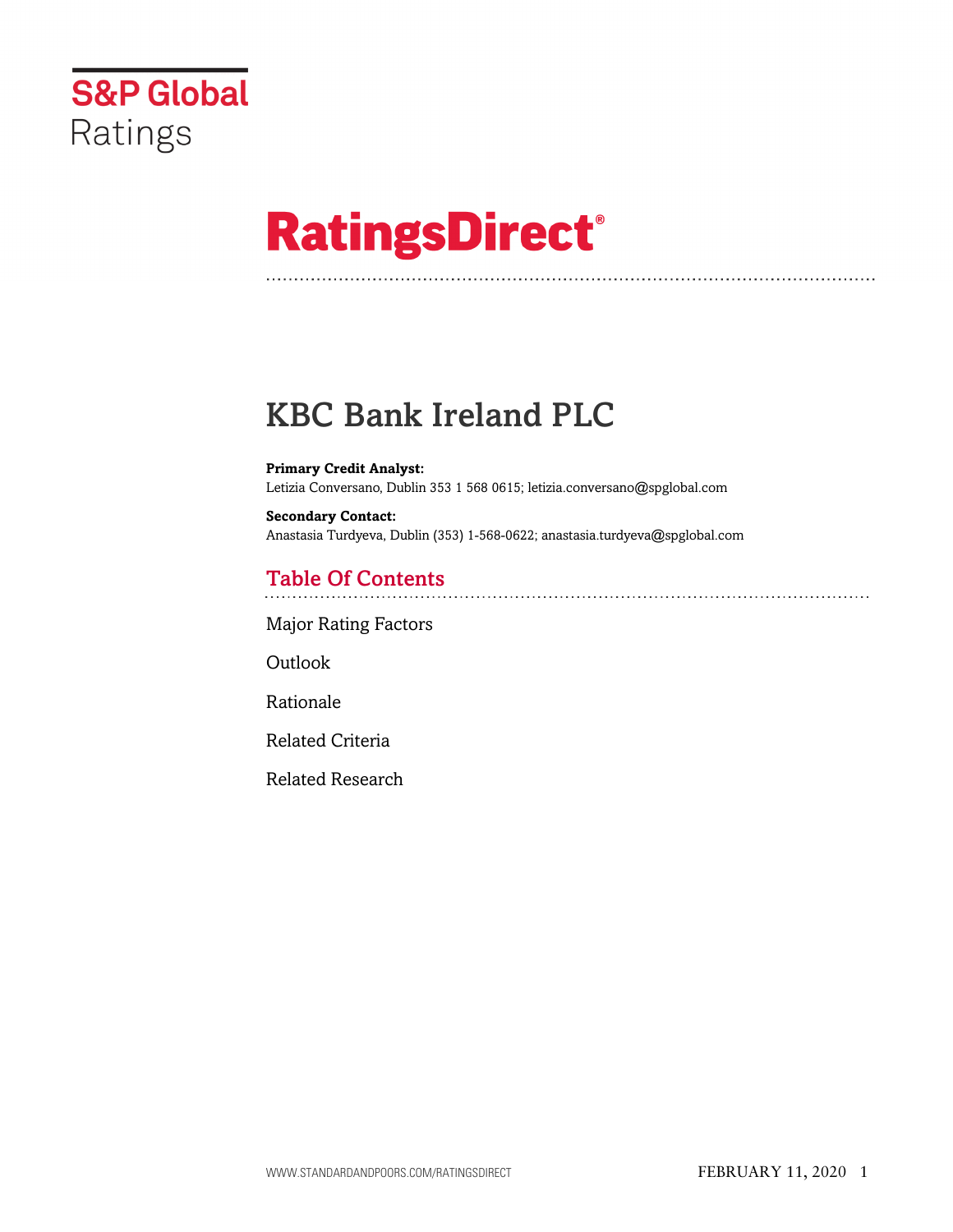# KBC Bank Ireland PLC



# <span id="page-1-0"></span>Major Rating Factors

| <b>Strengths:</b>                                                                                                                                                                        | <b>Weaknesses:</b>                                                                                                                                            |
|------------------------------------------------------------------------------------------------------------------------------------------------------------------------------------------|---------------------------------------------------------------------------------------------------------------------------------------------------------------|
| • 100% ownership by KBC Bank N.V. (KBC)<br>• Funding from the parent, which ensures business<br>model stability and reduces refinancing and liquidity<br>risks<br>• Solid capitalization | • Modest competitive position and undiversified<br>profile<br>• Still-high stock of nonperforming loans (NPLs)<br>• Limited near-term profitability prospects |

#### **Outlook: Stable**

The stable outlook over balances KBC Bank Ireland PLC's (KBCI) gradually improving financial profile with its yet-to-be-proven ability to generate stronger and more predictable statutory earnings, as it progresses with its digital strategy during S&P Global Ratings' two-year outlook period.

We could raise the ratings if we believed that KBCI had become more important to its parent, becoming a stronger and more material contributor to group earnings; and saw the development of profitable bancassurance operations that reflected more KBC group's overall business model. This could lead us to revise upward our group status assessment. We could also raise the ratings if KBCI's stand-alone credit characteristics improved because of a further significant reduction in NPLs and stronger profitability, indicating a viable autonomous business model over the cycle.

We could lower the ratings if KBCI had difficulties translating its digital banking efforts into earnings that were acceptable to its parent.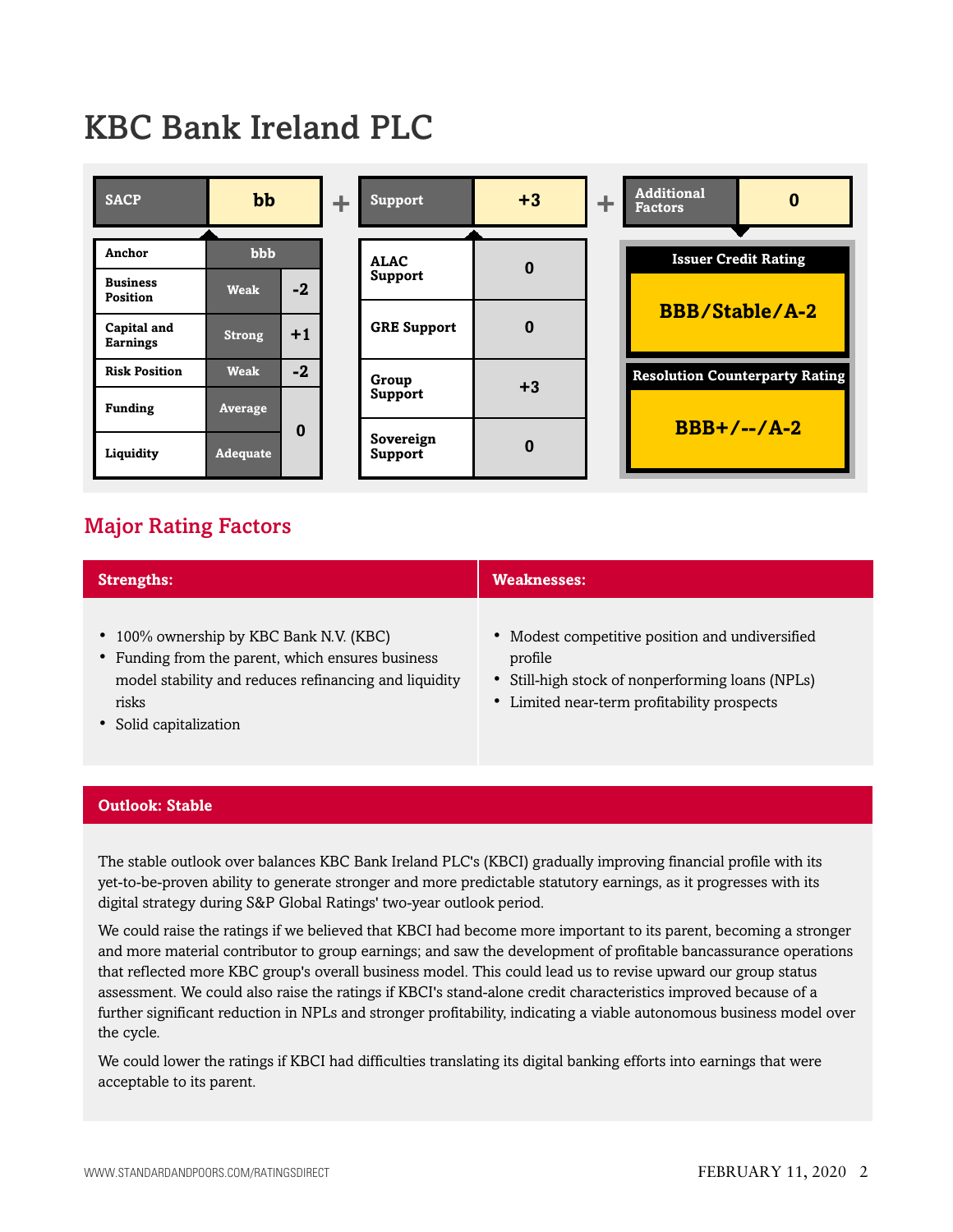# <span id="page-2-0"></span>Rationale

With a balance sheet made of about €12 billion of assets expected at end 2019, and about 7% market share in the Irish lending market (10% in the domestic mortgage market), KBCI remains the smallest of the five main domestic retail banks in Ireland.

The bank's lack of franchise depth and well-developed business diversity will likely continue to constrain its revenue generation capacity over the next two years, in our view.

While management has progressed in developing KBCI into a full-service retail bank with a strong digital focus, we also believe the bank may require several years of successful strategic execution before improved and sustainable pre-provision earnings.

In addition, KBCI's still-material stock of NPE could challenge the implementation of the bank's digital transformation strategy in the planned horizon. As of Dec. 31, 2018, KBCI's NPE ratio stood at 29% of its customer loans, and likely above 25% at year-end 2019, still much higher compared with the 11.4% expected industry average.

Positively, underpinning the ratings is the potential extraordinary support KBCI could receive from KBC group in case of stress. The bank is in our view a subsidiary of strategic importance for the group, which has provided the necessary capital, managerial, and liquidity support, including at the climax of the Irish bank crisis a decade ago. KBC considers its Irish subsidiary integral to its strategy, notably as a center of digital expertise. We also continue to believe that KBCI's funding and liquidity is bolstered by the ongoing support KBC provides to KBCI, which has enabled the latter to deal with any refinancing risk despite the modest, albeit improving, nature of its deposit-taking franchise.

#### Anchor: 'bbb' for a bank operating primarily in Ireland

The starting point for our ratings on KBCI is its 'bbb' anchor, which reflects our view of the economic risks in Ireland, where KBCI operates.

We view the economic risk trend in Ireland as stable. This reflects our assumption that Ireland's GDP growth, while moderating, will remain higher than the eurozone average. This, along with low unemployment and continued, albeit slowing, property price appreciation should help make banks' balance sheets more resilient. There has been a significant balance sheet clean up over the last couple of years, but we think domestic banks remain vulnerable to potential imbalances. The pursuit of growth, as well as increasing competition, among banks and non-bank financial institutions could not only affect margins but also increase the sector's risk appetite. Moreover, banks in Ireland are exposed to macroeconomic uncertainties linked to post-Brexit trade agreement negotiations between the U.K. and the EU.

The industry risk trend is also stable. We assume that deposits to loans (according to our calculations) will remain sustainably above 75% because we expect loan books to expand very slowly. Despite good access to capital markets seen in 2019, and our belief that domestic banks will keep building up loss absorption capacity with planned issuance of bail-in-able instruments, we see the operating environment for Irish financial institutions as still challenging. In addition to the difficulties posed by "lower for longer" interest rates, banks in Ireland also face domestic growth and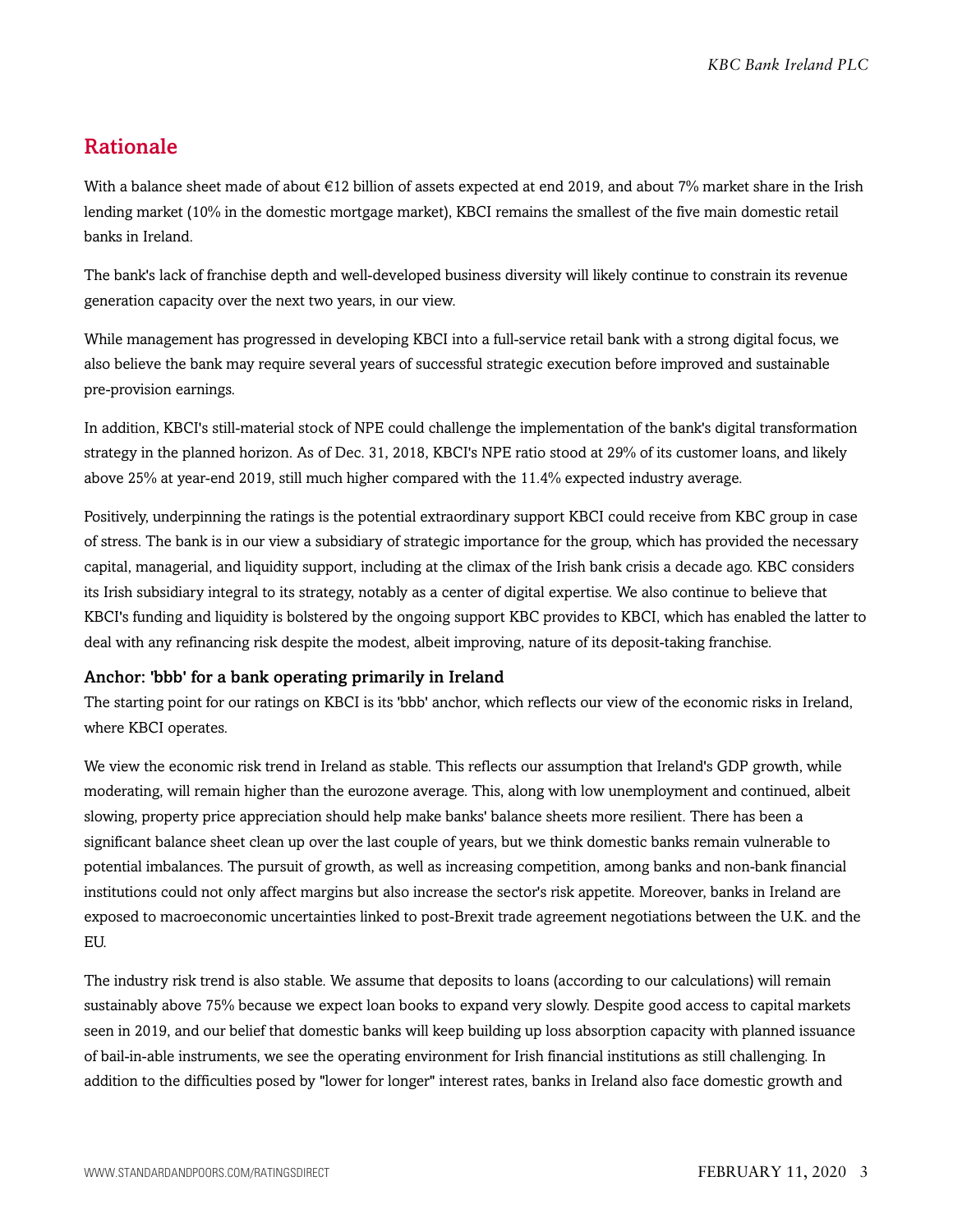transformation headwinds (including high cost structures and digital investments) that could weigh on their ability to achieve profitability targets. Finally, we also assume that the government's longstanding stakes in a large part of the banking system will reduce to zero only over the course of the coming decade.

#### **Table 1**

| <b>KBC Bank Ireland PLC--Key Figures</b> |                        |          |          |          |          |  |  |  |  |
|------------------------------------------|------------------------|----------|----------|----------|----------|--|--|--|--|
|                                          | --Year ended Dec. 31-- |          |          |          |          |  |  |  |  |
| (Mil. €)                                 | 2018                   | 2017     | 2016     | 2015     | 2014     |  |  |  |  |
| Adjusted assets                          | 12.024.8               | 13.267.1 | 13.128.4 | 13.443.7 | 13.681.0 |  |  |  |  |
| Customer loans (gross)                   | 10.707.8               | 12.232.0 | 13.249.3 | 14.088.4 | 14.647.8 |  |  |  |  |
| Adjusted common equity                   | 1.070.9                | 981.3    | 954.6    | 750.0    | 502.6    |  |  |  |  |
| Operating revenues                       | 293.3                  | 292.7    | 287.3    | 268.4    | 242.7    |  |  |  |  |
| Noninterest expenses                     | 216.9                  | 188.7    | 146.7    | 149.0    | 136.0    |  |  |  |  |
| Core earnings                            | 162.5                  | 290.7    | 227.8    | 74.8     | (81.2)   |  |  |  |  |

#### Business position: Small size and domestic concentration, digital transformation is still work-in-progress

This year, KBCI will enter the third year of an intensive strategic journey that will transform it into a fully digital customer-centric bank, from a previously traditional commercial one. As a retail digital bank, KBCI will offer daily banking products, as well as access to credit, savings, and investments on the same platform, with a focus on being innovative, quick, and easily accessible.

This strategy could provide KBCI with some competitive advantage with respect to the other traditional and larger Irish banks, whose innovative potential might be challenged by their complex legacy operating systems.

In particular, a lean cost base from a fully digital model could help the bank offsetting the risks stemming from its structurally undiversified earnings streams. Currently, the revenue mix is 99% made of net interest income, with a very low proportion of fees. In our view, this revenue structure leaves the bank vulnerable to price competition and interest rates.

Nevertheless, we believe that it will take several years of major upfront investments and effective implementation for this strategy to translate into sustainably higher pre-provision earnings. Therefore, we expect that KBCI's small size and business concentration in the highly competitive domestic mortgage market will continue to weight on the bank's earnings-generation capacity over the next two years. These two factors could make KBCI's targets for volume and recurring revenue growth more difficult to achieve compared to peers, especially in a persistently low interest-rate environment.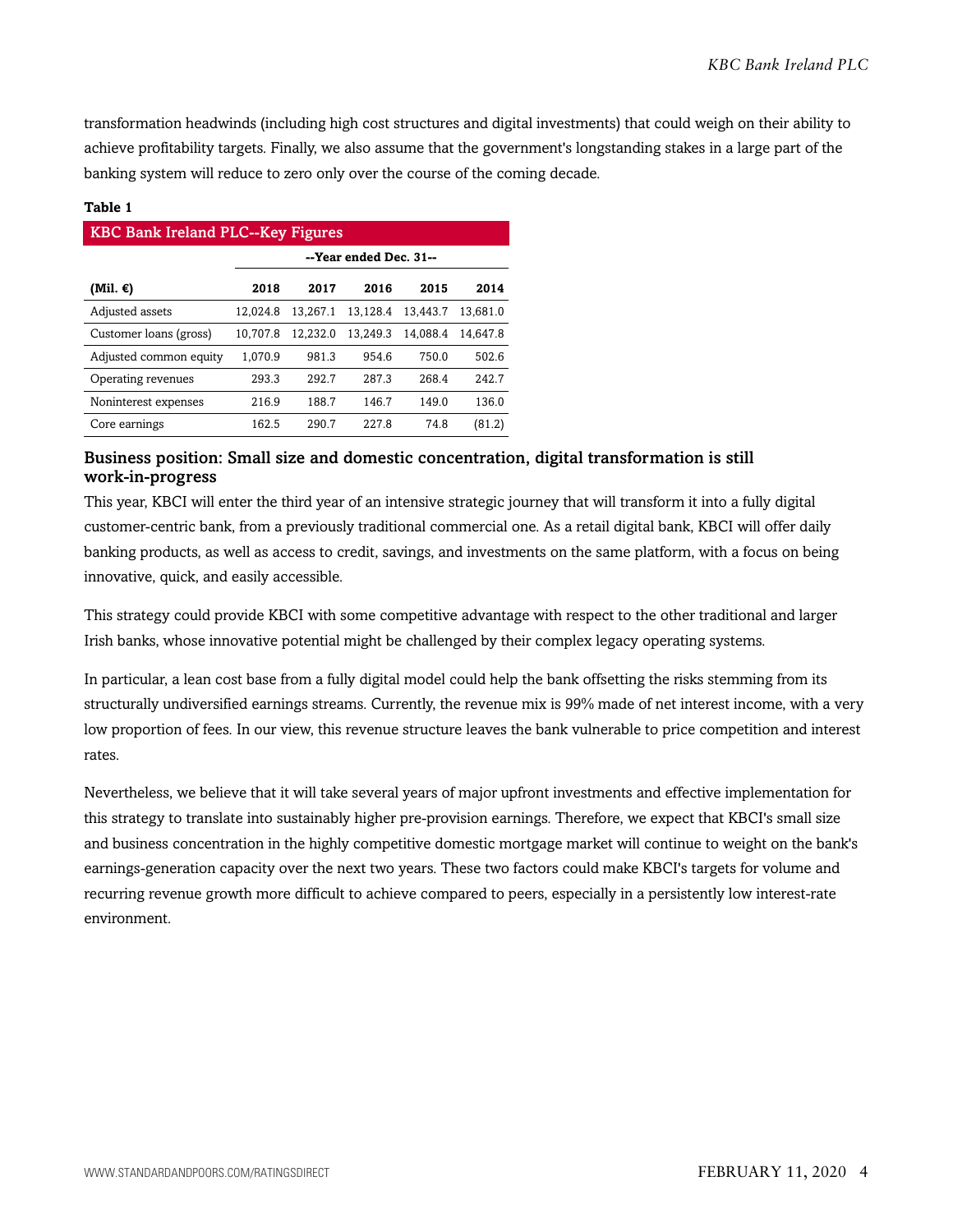#### **Chart 1** KBCI Is The Smallest Player Among The Five Major Domestic Banks



Source: Annual Reports and Central Bank of Ireland. AIB: Allied Irish Banks. BOI--Bank of Ireland. UBI DAC--Ulster Bank Ireland DAC. PTSB--Permanent TSB PLC. KBCI--KBC Ireland PLC. Other--Barclays and Lloyds.

Copyright © 2020 by Standard & Poor's Financial Services LLC. All rights reserved.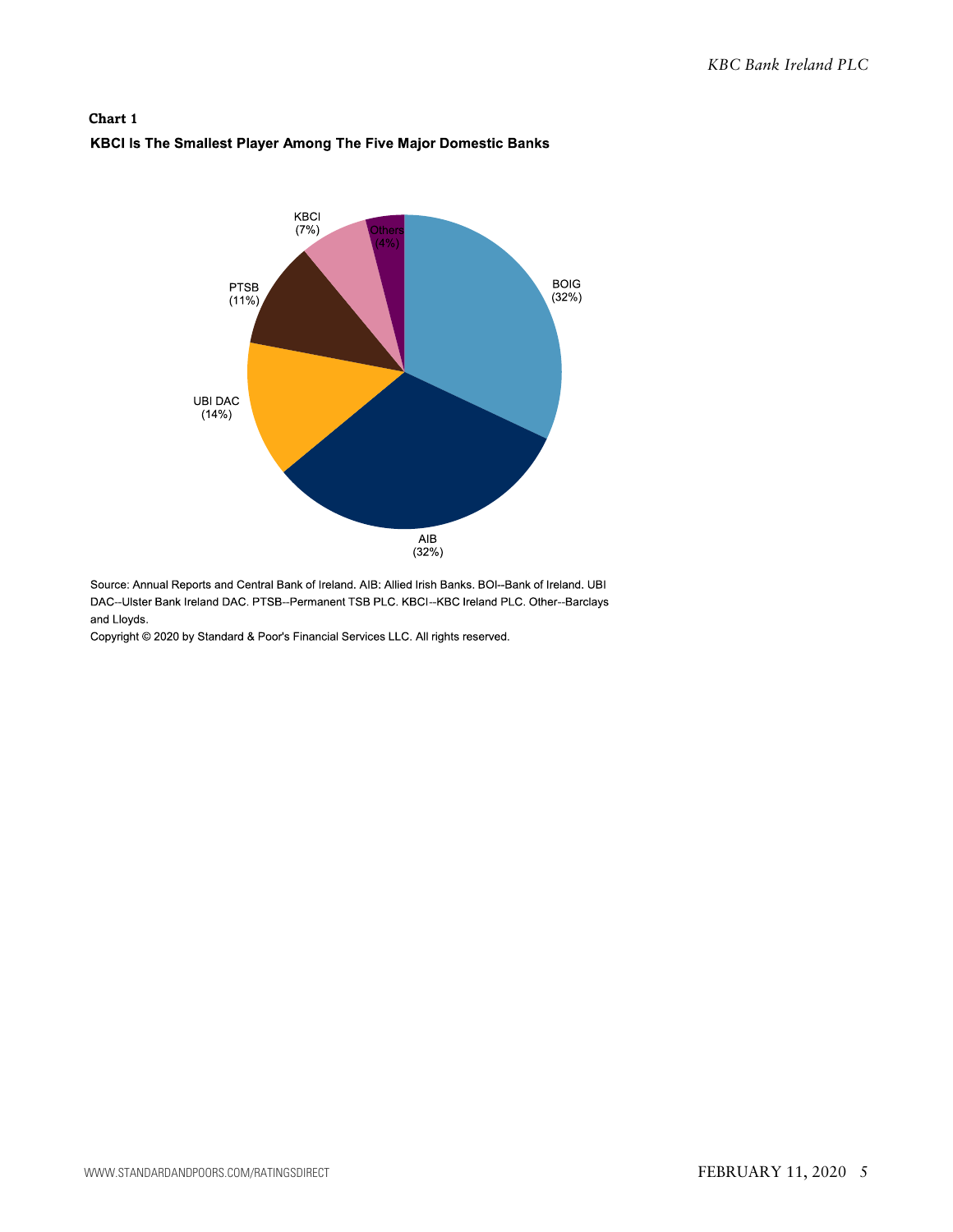### **Chart 2** KBC Bank Ireland PLC Net Loans As Of September 2019 (€10.0 Bil.)



Source: KBC Bank Ireland PLC. Copyright @ 2020 by Standard & Poor's Financial Services LLC. All rights reserved.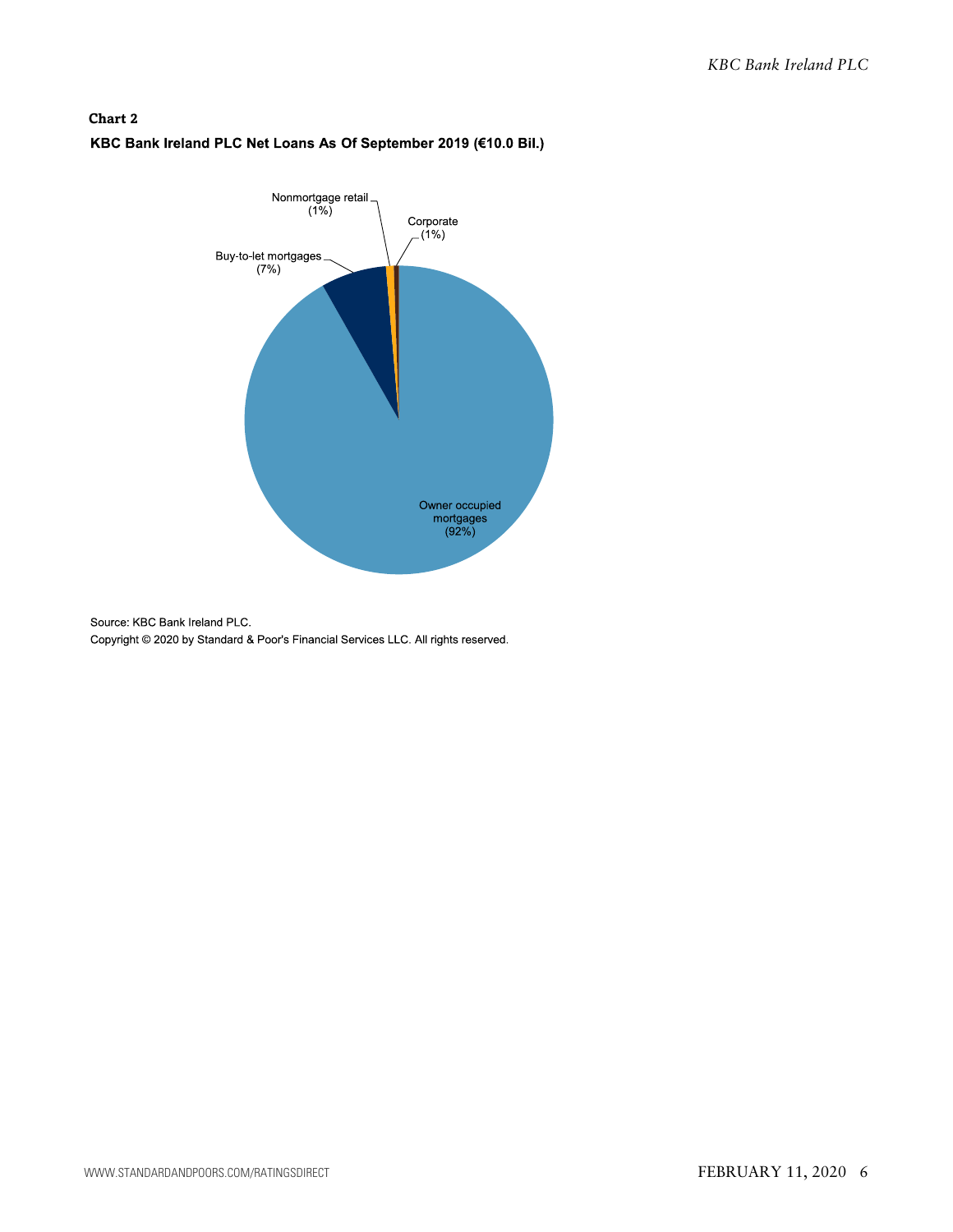

KBCI's Current Lack Of Diversity Is Evident From Its Heavy Reliance On Net Interest Income As of year-end 2018

**Chart 3**

Source: S&P Global Ratings. Copyright © 2020 by Standard & Poor's Financial Services LLC. All rights reserved.

Our group of rated peers includes the two largest, and more diversified, banks in Ireland: AIB Group (group SACP 'bbb') and Bank of Ireland Group PLC (group SACP 'bbb'), but also smaller Irish peers like Permanent TSB Group Holdings PLC (group SACP 'bb+') and foreign-owned Ulster Bank Ireland DAC (SACP 'bbb-'), in the Irish banking system. Peers outside Ireland include Spanish banks Caja Laboral (SACP 'bbb'), Abanca (SACP 'bb+'), and Italian digital bank FinecoBank SpA (SACP 'bbb'). These banks are somewhat similar in size and operate in systems with fairly similar industry risks as Ireland. KBCI's SACP is at the lower end of peers', because its business model does not support sufficient revenues generation to cover operating and credit costs over the cycle, and the profitability (provisions releases excluded) is still below that of peers, although improving.

We see KBCI's dedication to continue progressing in its digital transformation as positive. This is because this strategy reflects KBC Group's commitment to Ireland and its position as a "Digital First" retail bank; and the strategic initiatives taken by KBCI to attract new customers have succeeded so far. In particular, as of Sept. 30, 2019, the number of customers increased to 301,000, up 8% year-on-year, which we view positively because it shows there is a market for players such digital player in Ireland. Still, we believe this development is possible under the group's umbrella, which continues to provide ongoing funding support and allows the bank to grow.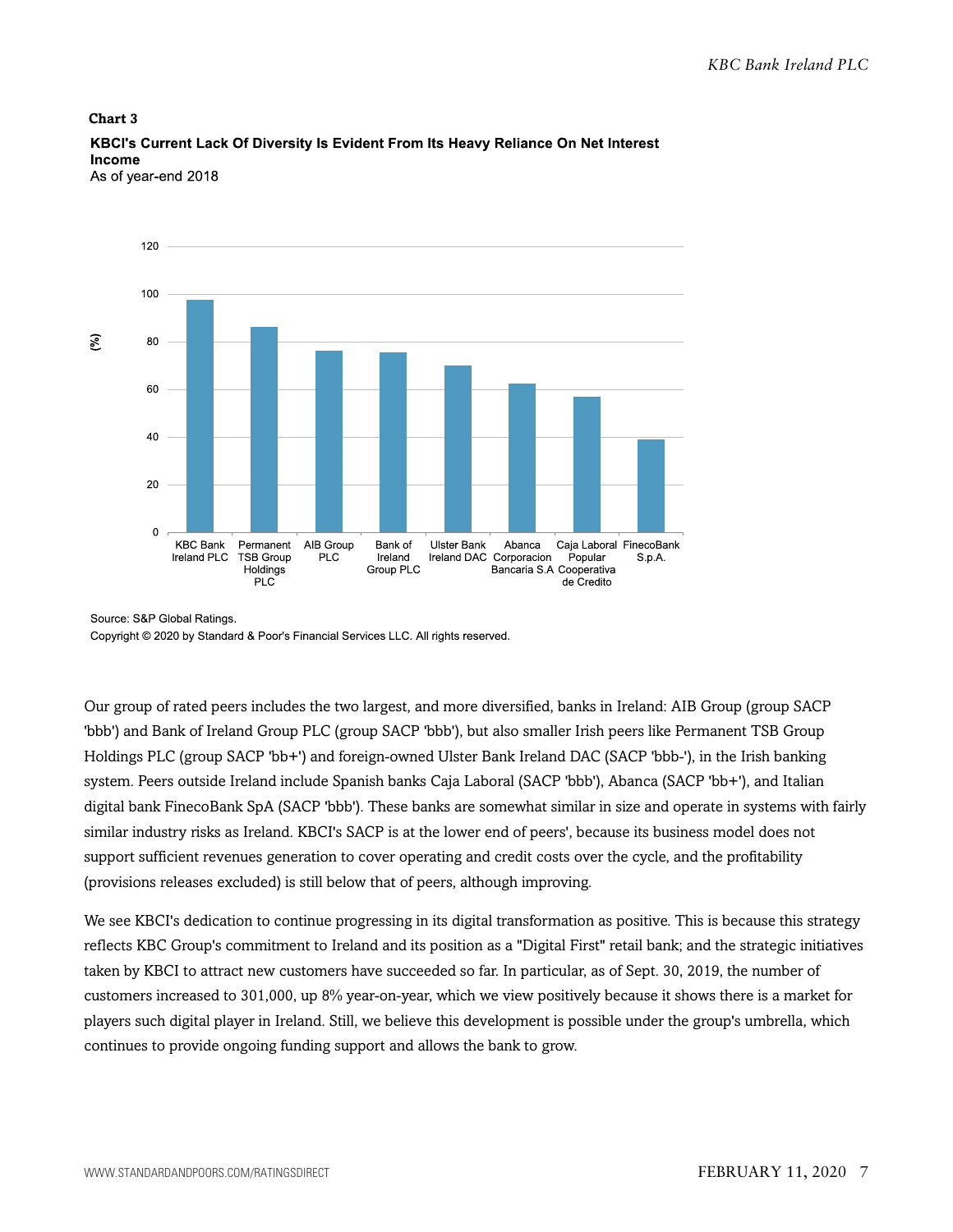#### **Chart 4**



#### **KBCI's Customer Base Keeps Increasing**

Source: KBC Bank Ireland PLC.

Copyright © 2020 by Standard & Poor's Financial Services LLC. All rights reserved.

#### **Chart 5**

## **KBCI's Product Offering Proves Effective**

New mortgage lending volumes



Assumed new lending for Q4 2019

Actual lending

\*Expected total new lending in 2019.Source: S&P Global Ratings. Copyright © 2020 by Standard & Poor's Financial Services LLC. All rights reserved.

KBC operates in Belgium, the Czech Republic, Hungary, and Bulgaria as a bancassurance group but conducts banking operations only in Ireland. This explains the profitability gap between KBCI and Czech-based #eskoslovenská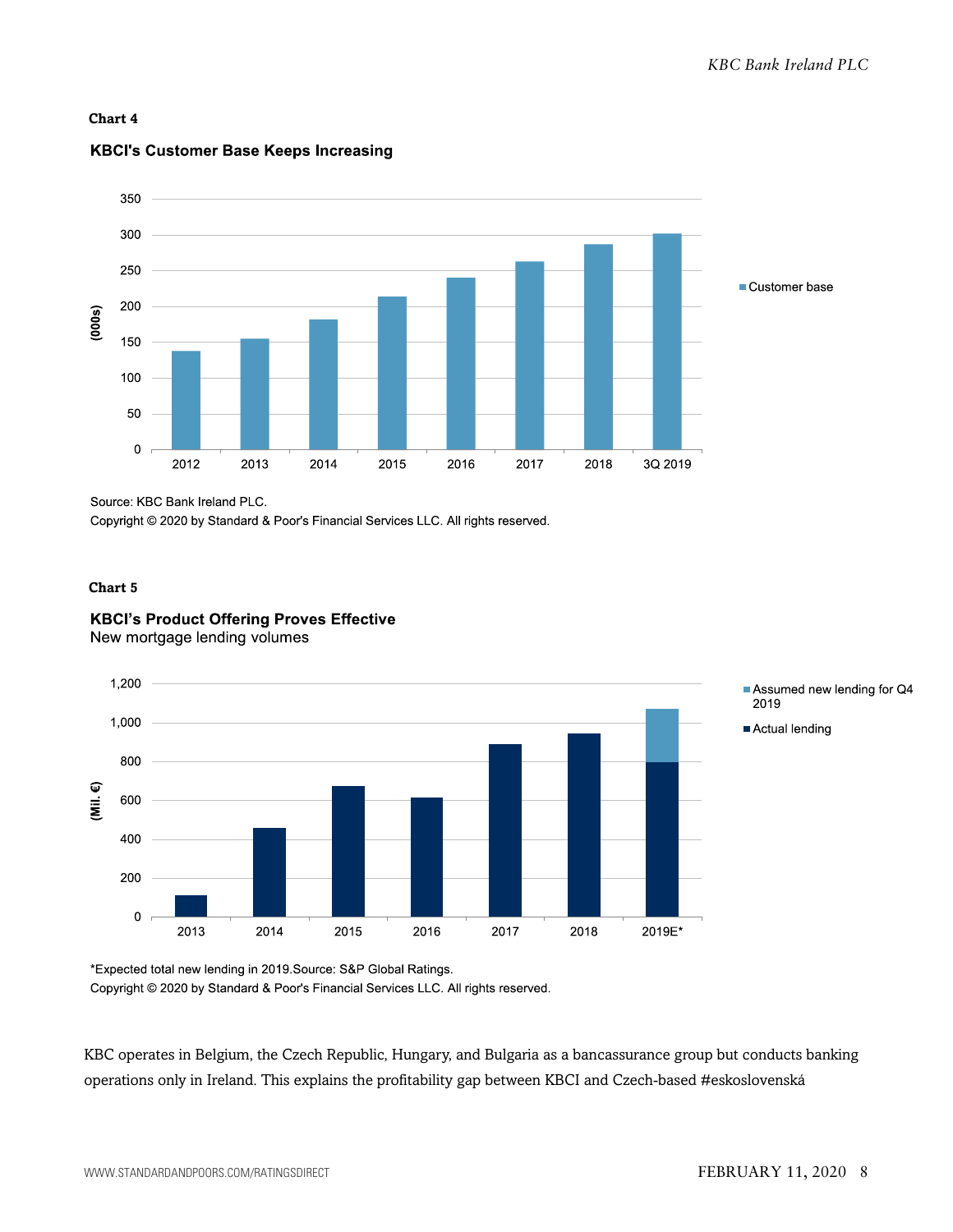obchodní banka or Hungary-based Kereskedelmi és Hitelbank. We understand the group might be interested to replicate this model in Ireland, but both developing greenfield insurance operations or acquiring an existing player are challenging.

#### **Table 2**

| <b>KBC Bank Ireland PLC--Business Position</b>                  |      |       |                        |       |        |  |  |  |
|-----------------------------------------------------------------|------|-------|------------------------|-------|--------|--|--|--|
|                                                                 |      |       | --Year ended Dec. 31-- |       |        |  |  |  |
| (%)                                                             | 2018 | 2017  | 2016                   | 2015  | 2014   |  |  |  |
| Total revenues from business line (currency in millions)        | N/A  | 292.7 | 287.3                  | 268.6 | 242.7  |  |  |  |
| Commercial banking/total revenues from business line            | N.M. | 4.3   | 4.3                    | 4.3   | 4.3    |  |  |  |
| Retail banking/total revenues from business line                | N.M. | 88.6  | 88.6                   | 88.6  | 88.6   |  |  |  |
| Commercial and retail banking/total revenues from business line | N.M. | 92.9  | 92.9                   | 92.9  | 92.9   |  |  |  |
| Trading and sales income/total revenues from business line      | N.M. | 5.0   | 5.0                    | 5.0   | 5.0    |  |  |  |
| Other revenues/total revenues from business line                | N.M. | 2.1   | 2.1                    | 2.1   | 2.1    |  |  |  |
| Investment banking/total revenues from business line            | N.M. | 5.0   | 5.0                    | 5.0   | 5.0    |  |  |  |
| Return on average common equity                                 | 12.6 | 13.6  | 20.3                   | 10.1  | (14.6) |  |  |  |

N/A--Not applicable. N.M.--Not meaningful.

#### Capital and earnings: Solid capital base but still weak earnings

We view KBCI's capital as a key rating strength, based on our expectations that its risk-adjusted capital (RAC) ratio will be 14.5%-15.0%, as progress continues on NPL reductions.

However, we doubt that the 15% threshold will be exceeded in the next two years owing to the modest internal capital generation, some more dynamic volume growth after years of deleveraging, and the likely scenario that some part of KBCI's excess capital could be up-streamed, given the group's investments over the past 10 years.

KBCI's RAC ratio improved to 14.7% at year-end 2018 from 12.6% at year-end 2017, as commercial loans, which carry a higher risk weight, are gradually replaced by lower-risks mortgage loans and NPL stock reduced. The bank reported a regulatory fully loaded Common Equity Tier 1 of 15.87% as of Sept. 30, 2019.

Like domestic peers, focused on residential mortgages and commercial real estate loans, KBCI was loss-making from 2010-2014 due to high loan impairment charges. However, these charges subsequently reversed, which helped a strong recovery in earnings in 2015-2018. We expect those effects will have normalized as of 2019, which means we explain we expect a much lower statutory profit in 2019 than a year before. Fundamentally, profitability remains weak, though. The bank reported post-tax profit of  $\epsilon$ 29.3 million as of September 2019, down from  $\epsilon$ 144 million in the same period in 2018 (including massive provision reversals) and we expect post-tax profit to be below €50 million at end 2019. We understand that Brexit-related uncertainty, a high level of competition weighing on margins, and decreasing impairment releases will continue to weigh on KBCI's performance at least for the next 12 months.

We base our RAC projection on the following assumptions:

• Contained volume growth over 2019-2021. Despite increasing new lending activity, we expect the trend in gross customer loans to continue to be affected by a high level of repayments and portfolio deleveraging, the latter mainly in connection to the NPL stock work-out strategy. We expect the loan book (gross) to likely decline to €10.5 billion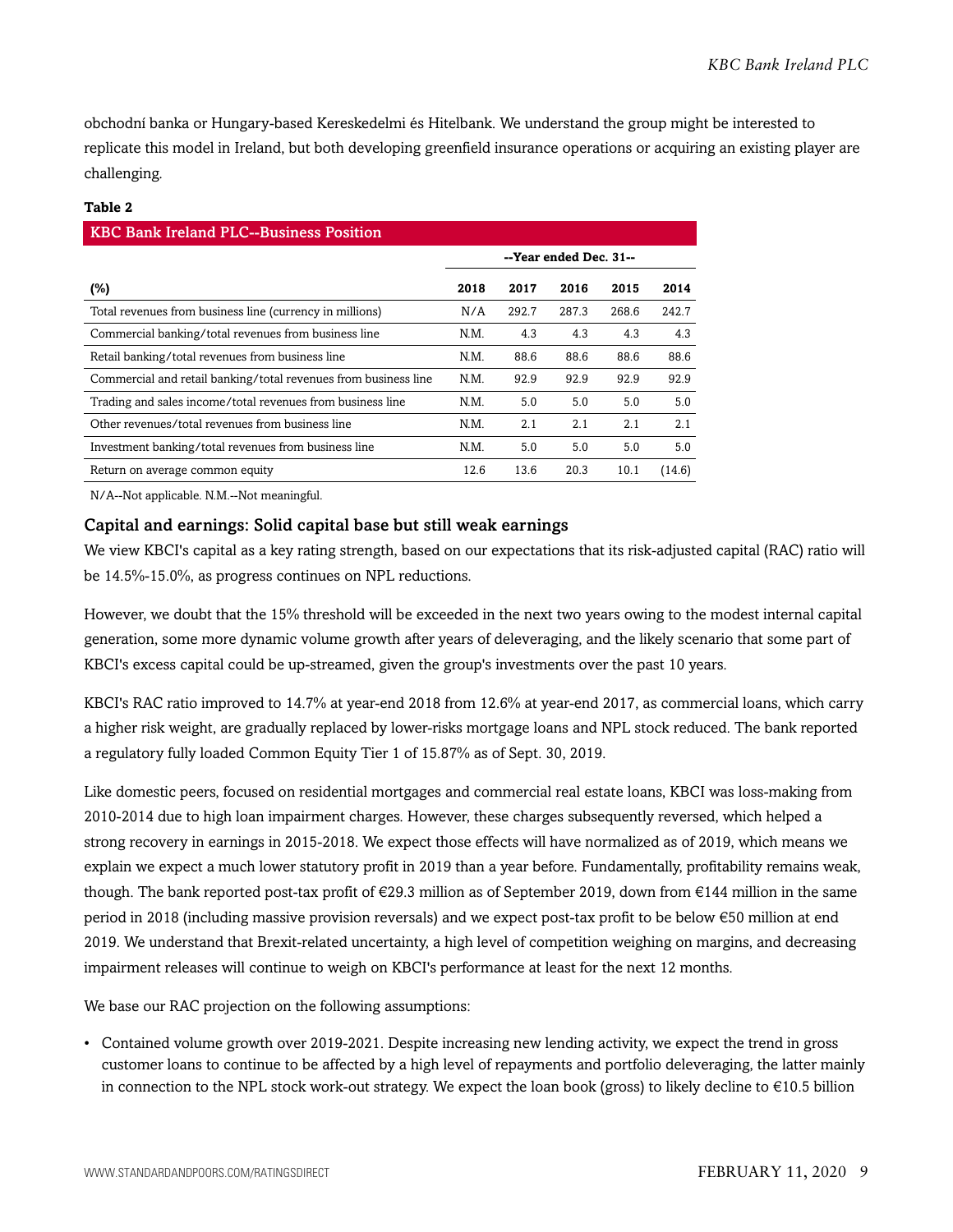in 2019 and stay stable in 2020

- S&P Global Ratings-calculated risk-weighted assets to fall in 2019-2021, more rapidly than loans, as a result of the above
- Continued trend release of credit provisions, albeit more slowly. The provision release was €112 million for 2018 and we assume that it may be half of it in 2019. We expect still reversals as well in 2020, but a much smaller amount
- Competitive pressure and the low interest rate environment mean that we expect NIM to fall
- A post-tax profit below €50 million in 2019, and potentially smaller in 2020 as the benefit of provision releases fades. We also expect a high cost to income, above 80% in 2019 and 2020, due to the large investments needed for the digital strategy, while revenue benefits will take more time to come. Therefore, the post-tax return on equity is unlikely to exceed 3% over the horizon, of if so marginally
- KBCI will continue to pay out 100% of its earnings as a dividend to its parent.

#### **Table 3**

#### KBC Bank Ireland PLC Risk-Adjusted Capital Framework Data

|                                                        | Exposure*                | <b>Basel III RWA</b> | <b>Average Basel</b><br>III $RW(\%)$ | <b>S&amp;P Global</b><br><b>Ratings RWA</b> | <b>Average S&amp;P</b><br><b>Global Ratings</b><br><b>RW</b> (%) |
|--------------------------------------------------------|--------------------------|----------------------|--------------------------------------|---------------------------------------------|------------------------------------------------------------------|
| Credit risk                                            |                          |                      |                                      |                                             |                                                                  |
| Government and central banks                           | 1,425,213,195            | 301,721,323          | 21.2                                 | 100,944,800                                 | 7.1                                                              |
| Of which regional governments and local<br>authorities | 30,712,095               | 27,737,555           | 90.3                                 | 1,842,726                                   | 6.0                                                              |
| Institutions and CCPs                                  | 2,350,732,707            | 170,823,338          | 7.3                                  | 169,695,477                                 | 7.2                                                              |
| Corporate                                              | 289,533,123              | 297,233,229          | 102.7                                | 248,250,430                                 | 85.7                                                             |
| Retail                                                 | 8,016,225,309            | 4,770,684,431        | 59.5                                 | 3,806,625,717                               | 47.5                                                             |
| Of which mortgage                                      | 7,940,954,981            | 4,716,383,519        | 59.4                                 | 3,721,053,387                               | 46.9                                                             |
| Securitization§                                        | $\mathbf{0}$             | $\Omega$             | 0.0                                  | $\Omega$                                    | 0.0                                                              |
| Other assets <sup>+</sup>                              | 1,601,761,537            | 69,865,978           | 4.4                                  | 2,489,697,265                               | 155.4                                                            |
| Total credit risk                                      | 13,683,465,871           | 5,610,328,299        | 41.0                                 | 6,815,213,689                               | 49.8                                                             |
| <b>Credit valuation adjustment</b>                     |                          |                      |                                      |                                             |                                                                  |
| Total credit valuation adjustment                      | $\overline{\phantom{a}}$ | 359,114              | $\overline{\phantom{a}}$             | $\mathbf{0}$                                |                                                                  |
| Market risk                                            |                          |                      |                                      |                                             |                                                                  |
| Equity in the banking book                             | $\pmb{0}$                | $\Omega$             | 0.0                                  | $\Omega$                                    | 0.0                                                              |
| Trading book market risk                               | $\overline{a}$           | 288                  | $\overline{\phantom{a}}$             | 431                                         |                                                                  |
| Total market risk                                      | $\mathbf{u}$             | 288                  | $\overline{\phantom{a}}$             | 431                                         | $-$                                                              |
| <b>Operational risk</b>                                |                          |                      |                                      |                                             |                                                                  |
| Total operational risk                                 | $\mathbf{u}$             | 380,788,329          | $\overline{\phantom{a}}$             | 480,209,600                                 |                                                                  |
|                                                        | <b>Exposure</b>          | <b>Basel III RWA</b> | <b>Average Basel</b><br>II RW $(%)$  | <b>S&amp;P Global</b><br><b>Ratings RWA</b> | % of S&P Global<br><b>Ratings RWA</b>                            |
| Diversification adjustments                            |                          |                      |                                      |                                             |                                                                  |
| RWA before diversification                             | $\overline{a}$           | 5,992,127,140        | --                                   | 7,295,423,720                               | 100.0                                                            |
| Total diversification/concentration<br>adjustments     | --                       |                      |                                      | 2,632,255,729                               | 36.1                                                             |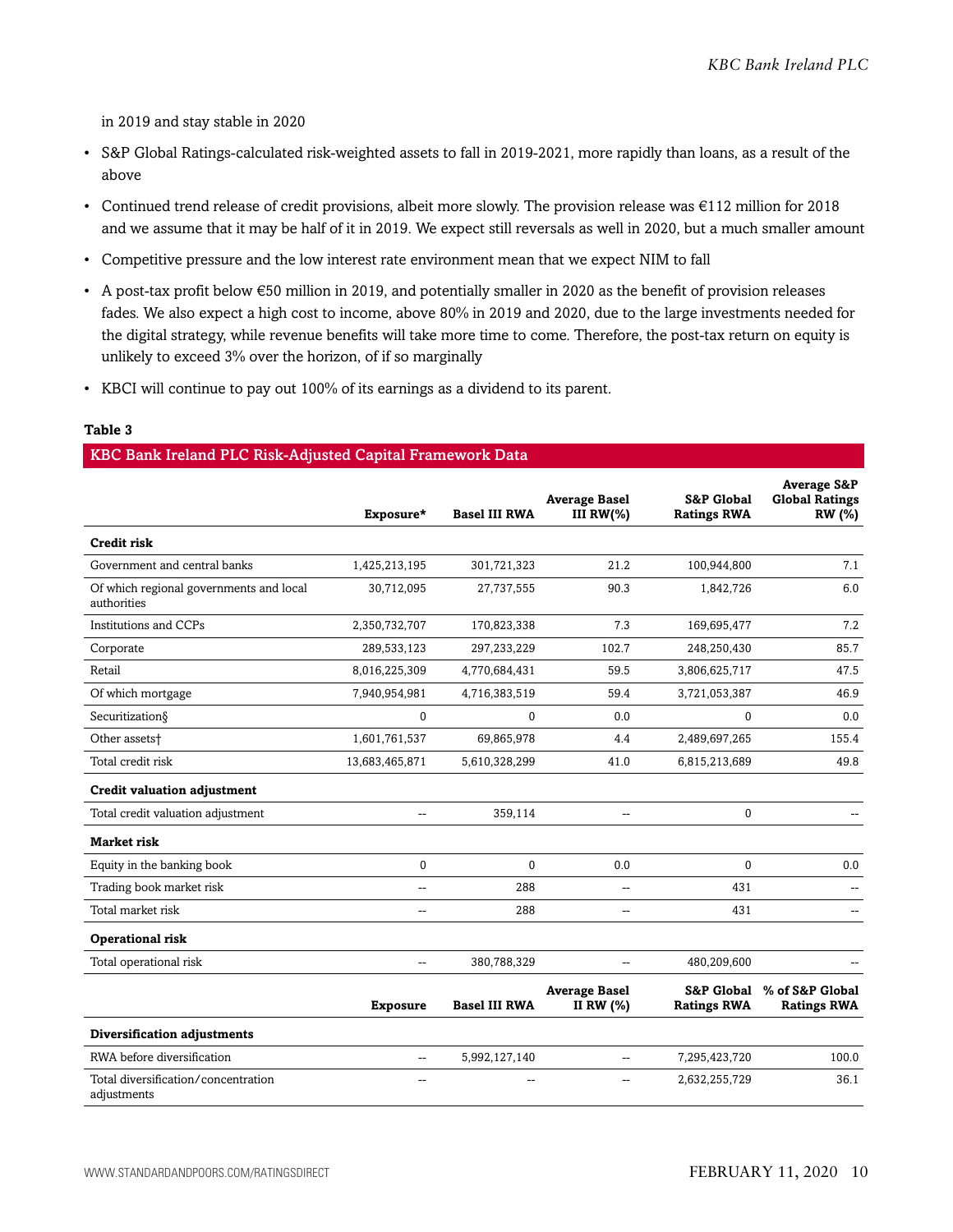#### **Table 3**

| KBC Bank Ireland PLC Risk-Adjusted Capital Framework Data (cont.) |                                           |                     |                                  |                                                             |  |  |  |  |
|-------------------------------------------------------------------|-------------------------------------------|---------------------|----------------------------------|-------------------------------------------------------------|--|--|--|--|
| RWA after diversification                                         | 5,992,127,140<br>$\overline{\phantom{m}}$ | --                  | 9,927,679,449                    | 136.1                                                       |  |  |  |  |
|                                                                   | Tier 1 capital                            | Tier 1 ratio<br>(%) | <b>Total adjusted</b><br>capital | <b>S&amp;P Global</b><br><b>Ratings RAC</b><br>ratio $(\%)$ |  |  |  |  |
| Capital ratio                                                     |                                           |                     |                                  |                                                             |  |  |  |  |
| Capital ratio before adjustments                                  | 1,059,127,598                             | 17.7                | 1,070,919,000                    | 14.7                                                        |  |  |  |  |
| Capital ratio after adjustments:                                  | 1,059,127,598                             | 17.7                | 1,070,919,000                    | 10.8                                                        |  |  |  |  |

\*Exposure at default. §Securitization Exposure includes the securitization tranches deducted from capital in the regulatory framework. †Exposure and S&P Global Ratings' risk-weighted assets for equity in the banking book include minority equity holdings in financial institutions. ‡Adjustments to Tier 1 ratio are additional regulatory requirements (e.g. transitional floor or Pillar 2 add-ons). RWA--Risk-weighted assets. RW--Risk weight. RAC--Risk-adjusted capital. Sources: Company data as of 'Dec. 31 2018', S&P Global Ratings.

Our assessment of capital and earnings also looks beyond the capital analysis and considers the quality and capacity of earnings. We project KBCI's earnings buffer--which measures the capacity of earnings to cover normalized losses through the credit cycle--to be negative, and near 90 basis points in our forecast period.

#### **Table 4**

| <b>KBC Bank Ireland PLC--Capital And Earnings</b>    |                        |       |       |       |       |  |  |  |
|------------------------------------------------------|------------------------|-------|-------|-------|-------|--|--|--|
|                                                      | --Year ended Dec. 31-- |       |       |       |       |  |  |  |
| (%)                                                  | 2018                   | 2017  | 2016  | 2015  | 2014  |  |  |  |
| Tier 1 capital ratio                                 | 17.7                   | 14.3  | 13.4  | 13.3  | 12.7  |  |  |  |
| S&P Global Ratings' RAC ratio before diversification | N/A                    | 12.6  | N/A   | 8.9   | 5.6   |  |  |  |
| S&P Global Ratings' RAC ratio after diversification  | N/A                    | 9.1   | N/A   | 7.2   | 4.6   |  |  |  |
| Adjusted common equity/total adjusted capital        | 100.0                  | 100.0 | 100.0 | 75.2  | 75.2  |  |  |  |
| Net interest income/operating revenues               | 99.1                   | 98.3  | 97.3  | 102.7 | 105.8 |  |  |  |
| Fee income/operating revenues                        | (0.5)                  | (0.3) | (0.2) | (1.2) | (1.1) |  |  |  |
| Market-sensitive income/operating revenues           | 1.4                    | 1.9   | 2.9   | (1.5) | (4.8) |  |  |  |
| Noninterest expenses/operating revenues              | 74.0                   | 64.5  | 51.0  | 55.5  | 56.0  |  |  |  |
| Preprovision operating income/average assets         | 0.6                    | 0.8   | 1.1   | 0.9   | 0.8   |  |  |  |
| Core earnings/average managed assets                 | 1.3                    | 2.2   | 1.7   | 0.6   | (0.6) |  |  |  |

N/A--Not applicable.

#### Risk position: Improving, but still materially high NPL stock

We view KBCI's risk position as weaker than that of peers with similar product mixes and operating in banking systems with comparable economic risk. As of year-end 2018, our calculation of KBCI's NPL ratio--which includes Stage 3 loans and performing renegotiated loans--was 29.1%. At end 2019, we estimate NPE ratio at around 26% and probably still above 20% in 2020. We consider this high relative to the average of 11.4% and 9.60%, respectively, at industry level.

However, KBCI will continue to focus on organically reducing its legacy portfolio of NPLs over the next two years, while resorting to NPL disposals only when convenient. For example, in November 2018, the bank sold a loan portfolio of approximately €1.9 billion to entities established and financed by Goldman Sachs, composed of performing and nonperforming U.K. buy-to-let mortgage loans and nonperforming corporate book and Irish buy-to-let mortgage loans.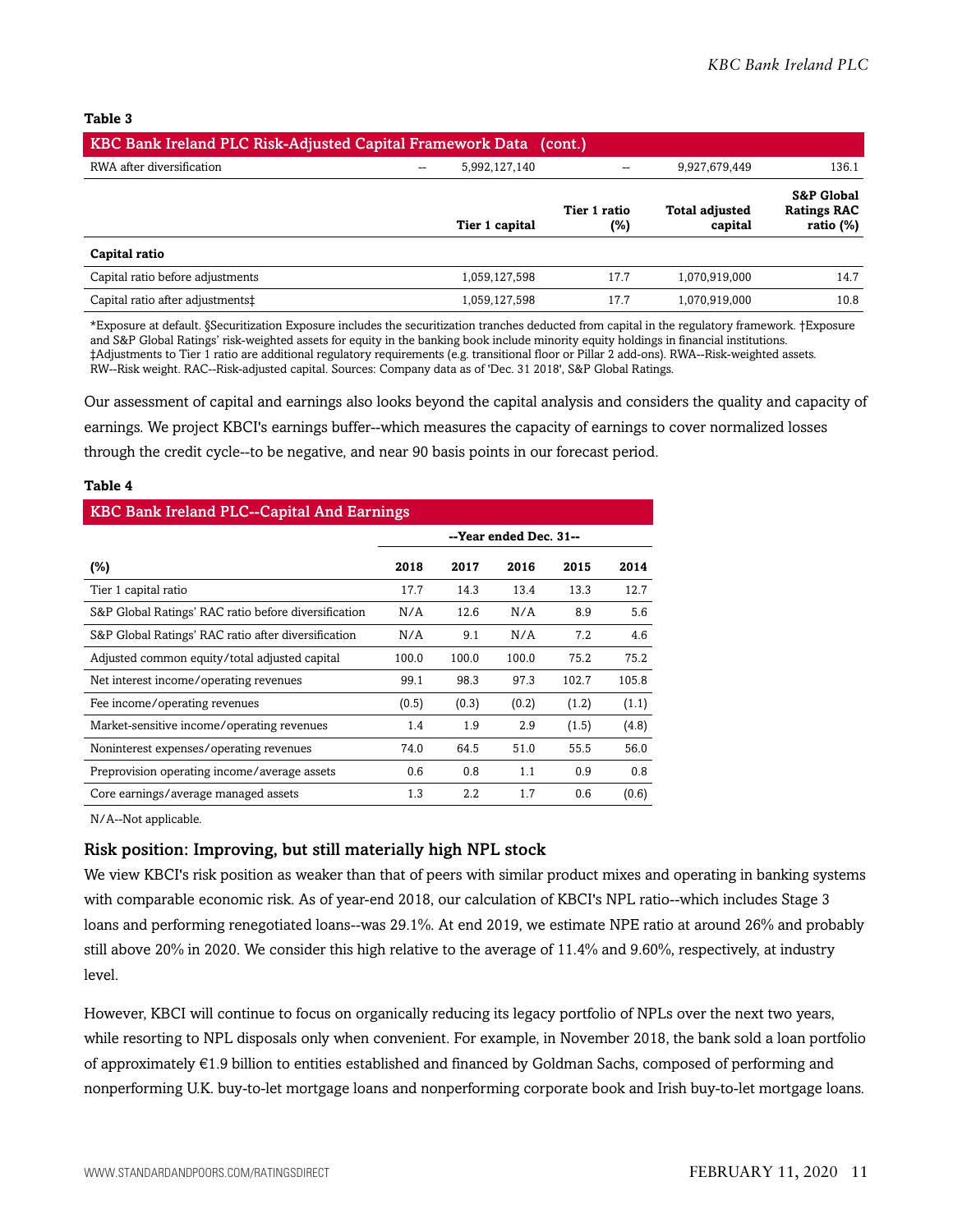This transaction accelerated the reduction of Stage 3 loans, to  $\epsilon$ 2.5 billion as of Dec. 30, 2018, from approximately €4.5 as of Jan. 1, 2018.

Furthermore, in line with its strategic plan, KBCI has been deleveraging its corporate portfolio. In June 2019, the bank sold about €260 million performing net corporate exposures to Bank of Ireland. As a result, KBCI's customer loan portfolio is now concentrated on retail mortgages and consumer finance.

The bank reported net provision releases of €112 million in 2018. This was supported by a more favourable economic backdrop, and the deleveraging of commercial loans. As mentioned in our capital projection, we expect further provision releases over our projected period, but less than in the recent past.

The increase in provisioning from 2013-2015 years stems from a reassessment of KBCI's provisioning adequacy in fourth-quarter 2013, prompted by the European Banking Authority paper on forbearance and NPLs, as well as the asset quality review performed inlate 2014. Despite this, we consider KBCI's provisioning, at about 30% of troubled assets, broadly in line with that of its Irish peers.

We see credit risks as the major source of risk for the bank. However, Irish banks are exposed to conduct risks, notably the ongoing consequences of the industry wide tracker mortgage examination and investigation, led by the central bank of Ireland. KBCI was not immune to this relatively old case and net profit in third-quarter 2019 was affected by an additional €18 million, of which €14 million is a provision for a potential sanction. We cannot exclude several other provisions in 2020.

The full digital strategy KBCI is following entails some new risks the bank will have to monitor closely. The acquisition of many new clients (60,000 new accounts opened in 2019), to some extent as a benefit from open-banking, forces KBCI to beef up its "know your customer," compliance, and other on-boarding procedures.

| <b>KBC Bank Ireland PLC--Risk Position</b>                                      |        |       |                        |       |       |  |  |  |
|---------------------------------------------------------------------------------|--------|-------|------------------------|-------|-------|--|--|--|
|                                                                                 |        |       | --Year ended Dec. 31-- |       |       |  |  |  |
| (%)                                                                             | 2018   | 2017  | 2016                   | 2015  | 2014  |  |  |  |
| Growth in customer loans                                                        | (12.5) | (7.7) | (6.0)                  | (3.8) | (3.8) |  |  |  |
| Total diversification adjustment/S&P Global Ratings' RWA before diversification | N/A    | 38.7  | 40.4                   | 24.4  | 21.4  |  |  |  |
| Total managed assets/adjusted common equity (x)                                 | 11.3   | 13.6  | 13.8                   | 18.0  | 27.3  |  |  |  |
| New loan loss provisions/average customer loans                                 | (1.0)  | (1.7) | (0.3)                  | 0.3   | 1.3   |  |  |  |
| Net charge-offs/average customer loans                                          | 16.5   | 5.7   | 1.6                    | 0.9   | 0.0   |  |  |  |
| Gross nonperforming assets/customer loans + other real estate owned             | 29.1   | 40.7  | 49.7                   | 52.0  | 54.1  |  |  |  |
| Loan loss reserves/gross nonperforming assets                                   | 31.8   | 31.2  | 37.9                   | 38.2  | 36.7  |  |  |  |

#### **Table 5**

N/A--Not applicable.

#### Funding and liquidity: Supported by the demonstrated stability of parent funding

We believe support from KBC will continue to allow KBCI to deal with any refinancing risk despite its modest deposit-taking franchise. We expect our funding and liquidity assessment to remain at this level over our outlook horizon. At year-end 2018, core deposits stood at about 46% of total funding and should be at about 50% in 2019, still weaker than that of domestic peers, but up from about 34% as of December 2014.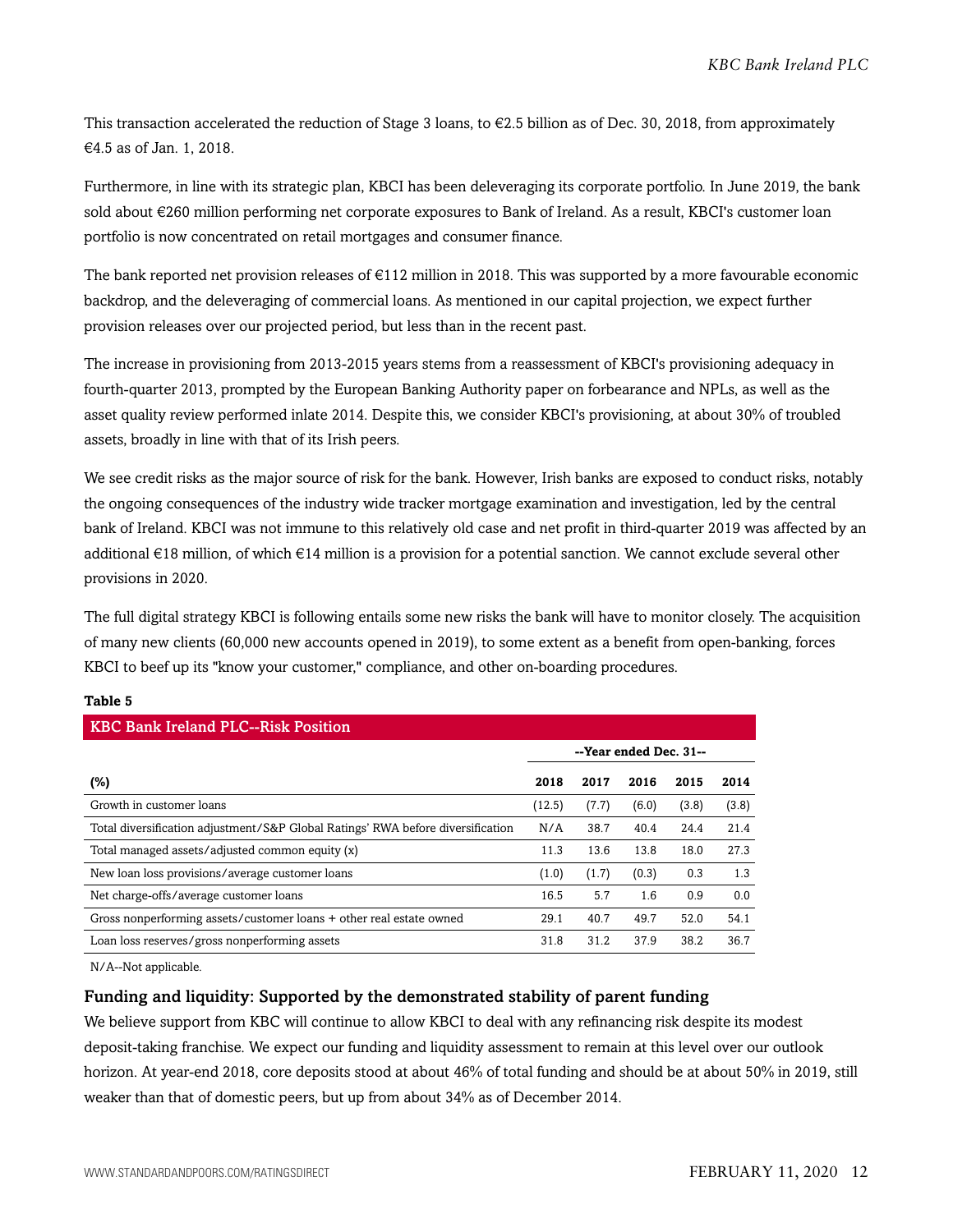KBCI's funding position remains underpinned by KBC. Parent funding--sourced directly from the head office and via customer deposits placed with KBC's Dublin branch and on-lent to KBCI--has long accounted for the majority of the bank's funding base. It represented 54% of total funding at year-end 2018, and was likely a bit less in 2019 but still material. The S&P Global Ratings-calculated stable funding ratio of about 78.6% at year-end 2018 should have risen gradually to about 80% in 2019, substantially up from about 30% in 2012. It remains still relatively weak because we classify group funding as wholesale and it is largely short term. KBCI's 0.5x liquidity ratio, as measured by our broad liquid assets to short-term wholesale-funding ratio, is similarly negatively affected. However, our overall funding and liquidity assessment includes a qualitative overlay reflecting the demonstrated stability of ongoing parent funding.

Over the past three or four years, group-sourced funding, including deposits from KBC Dublin branch, has fallen in absolute terms due to extensive deleveraging and because KBCI is increasing customer deposits. From year-end 2016 to year-end 2018, group funding fell by about €1.0 billion, and the reduction of the commercial funding gap will likely continue in 2020.

#### **Chart 6**



#### **KBCI's Funding From The Group Has Fallen**

Source: KBC Bank Ireland PLC.

Copyright © 2020 by Standard & Poor's Financial Services LLC. All rights reserved.

We consider the development of a stronger, retail-focused deposit franchise to generally support the ratings. However, we give the most analytical weight to franchise-based insured deposits that are granular and balanced between current and savings accounts, as these tend to be stickier. While we expect growth of the customer deposit base to be modest, in part because of the ongoing deleveraging, we see deposit quality as a long-term development.

We view the bank's pool of eurozone government securities and ability to generate collateral from its mortgage book as supporting liquidity because these can provide access to secured funding, such as covered bonds, or contingent external sources such as monetary authorities. We understand that the group also remains willing to provide liquidity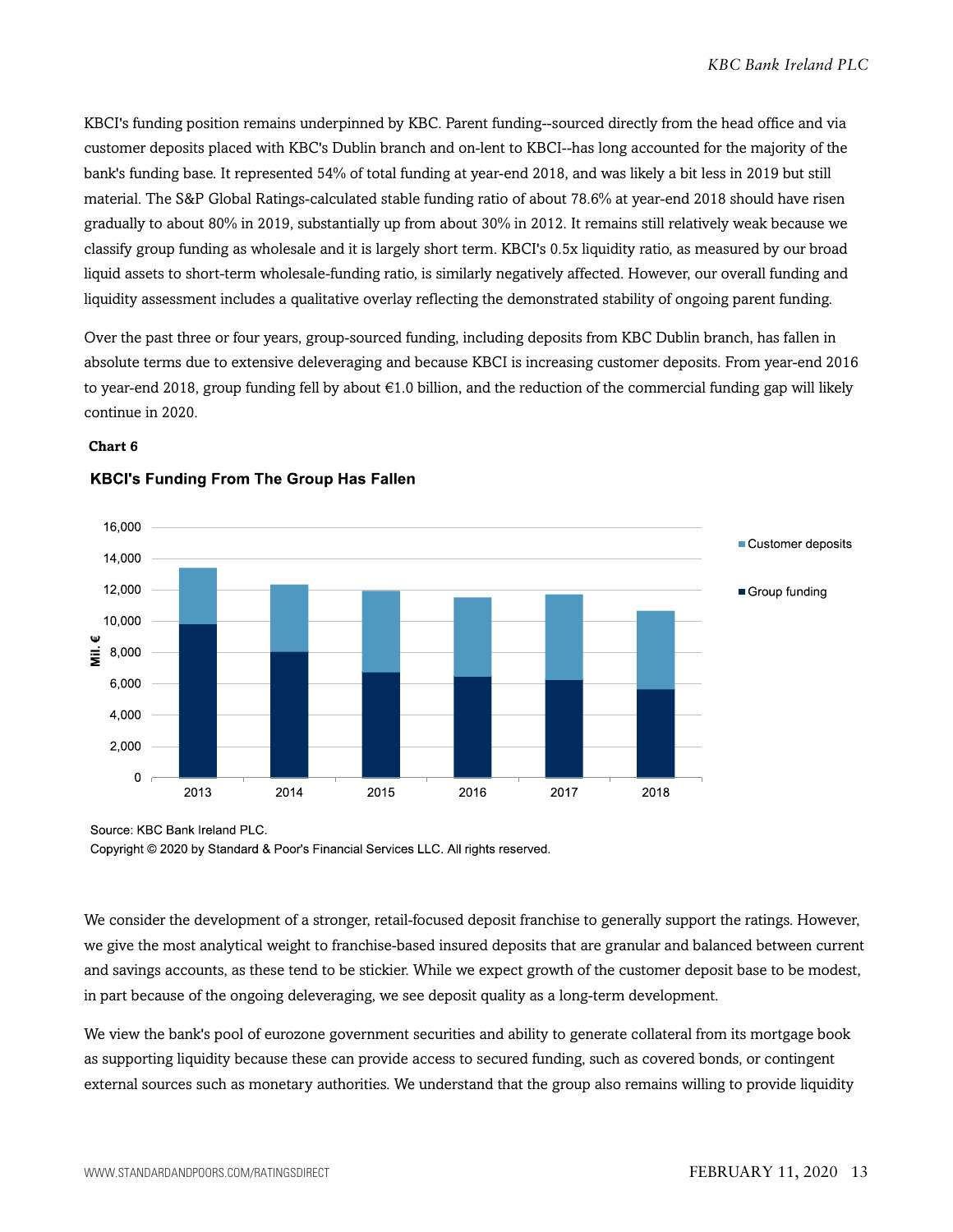to the bank if needed.

#### **Table 6**

| <b>KBC Bank Ireland PLC--Funding And Liquidity</b>     |                        |        |         |         |         |  |  |  |
|--------------------------------------------------------|------------------------|--------|---------|---------|---------|--|--|--|
|                                                        | --Year ended Dec. 31-- |        |         |         |         |  |  |  |
| (%)                                                    | 2018                   | 2017   | 2016    | 2015    | 2014    |  |  |  |
| Core deposits/funding base                             | 46.4                   | 46.1   | 43.4    | 42.8    | 33.9    |  |  |  |
| Customer loans (net)/customer deposits                 | 197.3                  | 198.4  | 215.8   | 219.7   | 278.3   |  |  |  |
| Long-term funding ratio                                | 66.8                   | 61.7   | 57.4    | 51.7    | 41.8    |  |  |  |
| Stable funding ratio                                   | 77.1                   | 71.5   | 66.4    | 58.5    | 46.4    |  |  |  |
| Short-term wholesale funding/funding base              | 36.9                   | 42.5   | 47.5    | 52.8    | 62.2    |  |  |  |
| Broad liquid assets/short-term wholesale funding (x)   | 0.4                    | 0.4    | 0.3     | 0.3     | 0.2     |  |  |  |
| Net broad liquid assets/short-term customer deposits   | (44.1)                 | (56.1) | (130.9) | (100.8) | (313.1) |  |  |  |
| Short-term wholesale funding/total wholesale funding   | 68.8                   | 78.9   | 83.9    | 88.7    | 91.0    |  |  |  |
| Narrow liquid assets/three-month wholesale funding (x) | 0.5                    | 0.5    | 0.4     | 0.6     | 0.2     |  |  |  |

#### Support: Ratings benefit from continued strong KBC support

We apply a three-notch upward adjustment to KBCI's 'bb' stand-alone credit profile, reflecting our view that KBCI is strategically important to parent KBC. However, while KBC announced Ireland is a core market for the group and it remains highly supportive of its Irish subsidiary--including in the current phase of investment-- KBCI remains an underperformer in the context of the wider peer group. We do not consider KBCI integral to the group's long-term strategy. That said, we believe it is becoming increasingly important especially given that much of the group's digital investment is being channelled through KBCI. We therefore think that a potential sale is unlikely within the two-year outlook horizon--supported by KBCI's funding reliance on KBC--and we expect that KBC will continue to provide operational, capital, and funding and liquidity support to KBCI.

#### Additional factors: None

<span id="page-13-0"></span>No additional factors supported the rating.

### Related Criteria

- Criteria Financial Institutions General: Methodology For Assigning Financial Institution Resolution Counterparty Ratings, April 19, 2018
- Criteria Financial Institutions General: Risk-Adjusted Capital Framework Methodology, July 20, 2017
- General Criteria: Methodology For Linking Long-Term And Short-Term Ratings, April 7, 2017
- General Criteria: Guarantee Criteria, Oct. 21, 2016
- General Criteria: Group Rating Methodology, Nov. 19, 2013
- Criteria Financial Institutions Banks: Quantitative Metrics For Rating Banks Globally: Methodology And Assumptions, July 17, 2013
- Criteria Financial Institutions Banks: Banking Industry Country Risk Assessment Methodology And Assumptions, Nov. 9, 2011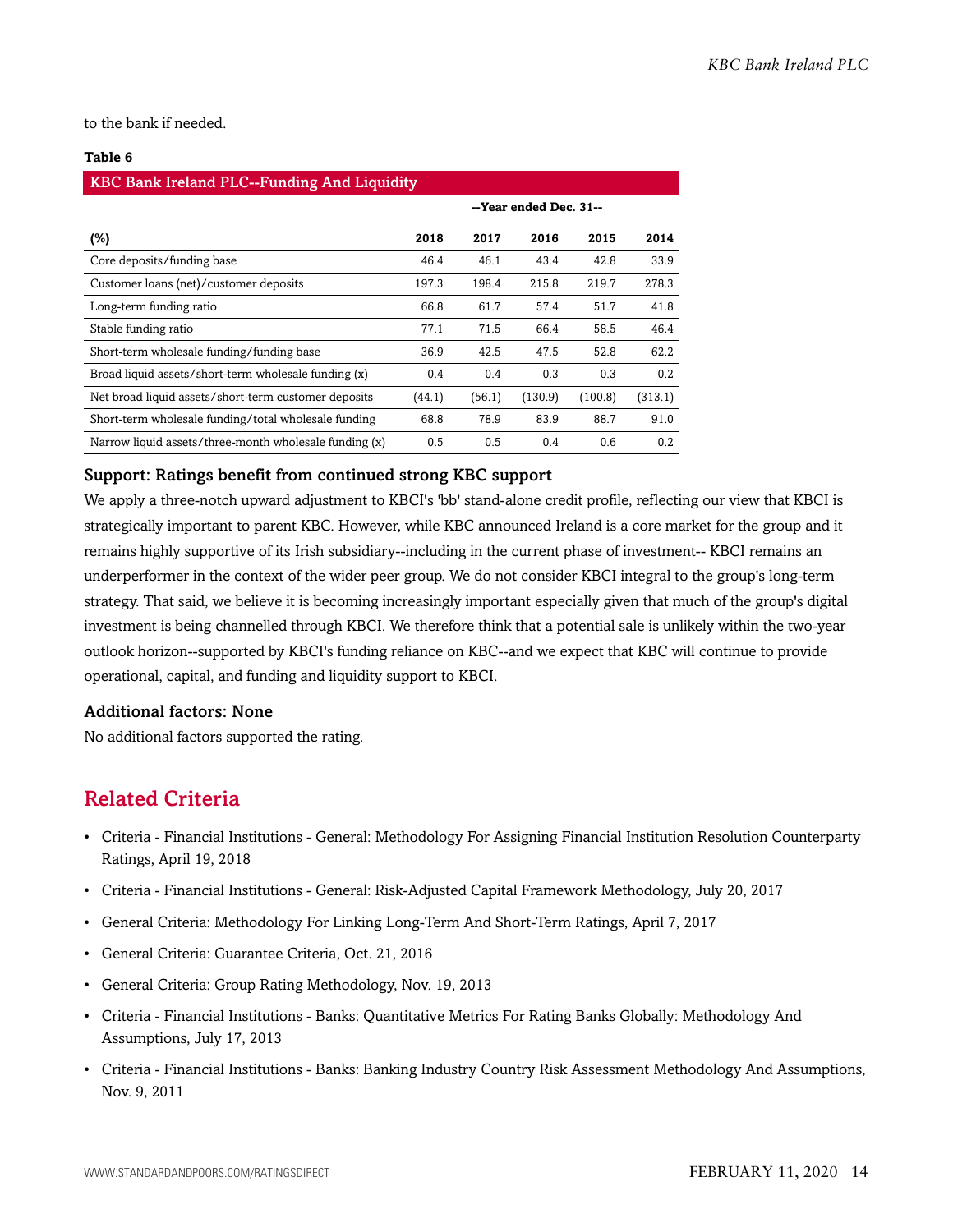- Criteria Financial Institutions Banks: Banks: Rating Methodology And Assumptions, Nov. 9, 2011
- General Criteria: Use Of CreditWatch And Outlooks, Sept. 14, 2009
- Criteria | Financial Institutions | Banks: Commercial Paper I: Banks, March 23, 2004

# <span id="page-14-0"></span>Related Research

•

- Banking Industry Country Risk Assessment: Ireland, Dec. 17, 2018
- KBC Group N.V., Jan. 15, 2020

| <b>Anchor Matrix</b> |                |                      |       |       |       |       |                |      |                          |             |
|----------------------|----------------|----------------------|-------|-------|-------|-------|----------------|------|--------------------------|-------------|
| Industry             |                | <b>Economic Risk</b> |       |       |       |       |                |      |                          |             |
| <b>Risk</b>          | $\mathbf{1}$   | $\overline{2}$       | 3     | 4     | 5     | 6     | $\overline{7}$ | 8    | 9                        | 10          |
| $\mathbf{1}$         | a              | a                    | $a-$  | bbb+  | bbb+  | bbb   | ۰              | ۰    | ۰                        | ۰           |
| $\overline{2}$       | a              | $a-$                 | $a-$  | bbb+  | bbb   | bbb   | bbb-           | ۰    | ۰                        | ٠           |
| 3                    | $a-$           | $a-$                 | bbb+  | bbb+  | bbb   | bbb-  | bbb-           | bb+  | $\overline{\phantom{a}}$ | ۰           |
| 4                    | $bbb+$         | $bbb+$               | bbb+  | bbb   | bbb   | bbb-  | bb+            | bb   | bb                       | -           |
| 5                    | bbb+           | bbb                  | bbb   | bbb   | bbb-  | bbb-  | $bb+$          | bb   | bb-                      | $b+$        |
| 6                    | bbb            | bbb                  | bbb-  | bbb-  | bbb-  | $bb+$ | bb             | bb   | bb-                      | $b+$        |
| $\overline{7}$       | $\overline{a}$ | bbb-                 | bbb-  | $bb+$ | $bb+$ | bb    | bb             | bb-  | b+                       | $b+$        |
| 8                    | ۰              | ۰                    | $bb+$ | bb    | bb    | bb    | bb-            | bb-  | b+                       | $\mathbf b$ |
| 9                    | -              | -                    | ۰     | bb    | bb-   | bb-   | $b+$           | $b+$ | $b+$                     | $\mathbf b$ |
| 10                   | ۰              |                      | -     | -     | $b+$  | b+    | b+             | b    | b                        | b-          |

| Ratings Detail (As Of February 11, 2020)* |                        |  |
|-------------------------------------------|------------------------|--|
| <b>KBC Bank Ireland PLC</b>               |                        |  |
| <b>Issuer Credit Rating</b>               | BBB/Stable/A-2         |  |
| <b>Resolution Counterparty Rating</b>     | $BBB+/-/A-2$           |  |
| <b>Issuer Credit Ratings History</b>      |                        |  |
| 17-Dec-2018                               | BBB/Stable/A-2         |  |
| 08-Nov-2017                               | BBB-/Positive/A-3      |  |
| 20-Jul-2015                               | BBB-/Stable/A-3        |  |
| <b>Sovereign Rating</b>                   |                        |  |
| Ireland                                   | $AA$ -/Stable/ $A$ -1+ |  |
| <b>Related Entities</b>                   |                        |  |
| Ceskoslovenska Obchodni Banka A.S.        |                        |  |
| Issuer Credit Rating                      | $A+$ /Stable/A-1       |  |
| <b>Resolution Counterparty Rating</b>     | $AA-/-/A-1+$           |  |
| <b>KBC Bank N.V.</b>                      |                        |  |
| <b>Issuer Credit Rating</b>               | $A+$ /Stable/A-1       |  |
| <b>Resolution Counterparty Rating</b>     | $AA-/-/A-1+$           |  |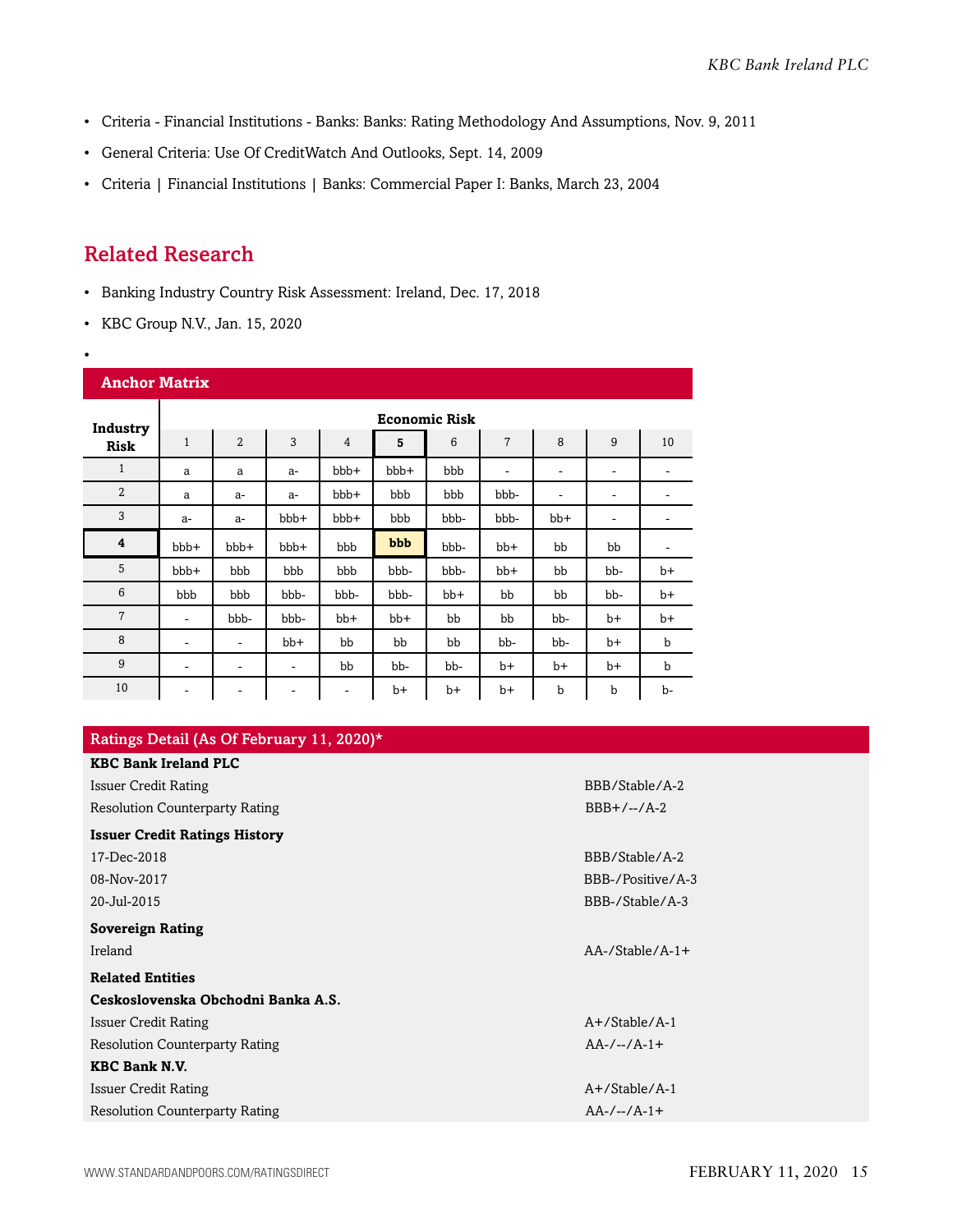| Ratings Detail (As Of February 11, 2020)*(cont.) |                |  |  |  |  |
|--------------------------------------------------|----------------|--|--|--|--|
| Certificate Of Deposit                           | $A-1$          |  |  |  |  |
| Commercial Paper                                 |                |  |  |  |  |
| Foreign Currency                                 | $A-1$          |  |  |  |  |
| Junior Subordinated                              | BBB-           |  |  |  |  |
| <b>KBC Group N.V.</b>                            |                |  |  |  |  |
| <b>Issuer Credit Rating</b>                      | A-/Stable/A-2  |  |  |  |  |
| Junior Subordinated                              | $BB+$          |  |  |  |  |
| Senior Unsecured                                 | $A-$           |  |  |  |  |
| Short-Term Debt                                  | $A-2$          |  |  |  |  |
| Subordinated                                     | <b>BBB</b>     |  |  |  |  |
| KBC Group Re S.A.                                |                |  |  |  |  |
| <b>Financial Strength Rating</b>                 |                |  |  |  |  |
| Local Currency                                   | A/Stable/--    |  |  |  |  |
| <b>Issuer Credit Rating</b>                      |                |  |  |  |  |
| Local Currency                                   | $A/Stable/$ -- |  |  |  |  |
| <b>KBC Insurance N.V.</b>                        |                |  |  |  |  |
| <b>Financial Strength Rating</b>                 |                |  |  |  |  |
| Local Currency                                   | A/Stable/--    |  |  |  |  |
| <b>Issuer Credit Rating</b>                      |                |  |  |  |  |
| Local Currency                                   | A/Stable/--    |  |  |  |  |

\*Unless otherwise noted, all ratings in this report are global scale ratings. S&P Global Ratings' credit ratings on the global scale are comparable across countries. S&P Global Ratings' credit ratings on a national scale are relative to obligors or obligations within that specific country. Issue and debt ratings could include debt guaranteed by another entity, and rated debt that an entity guarantees.